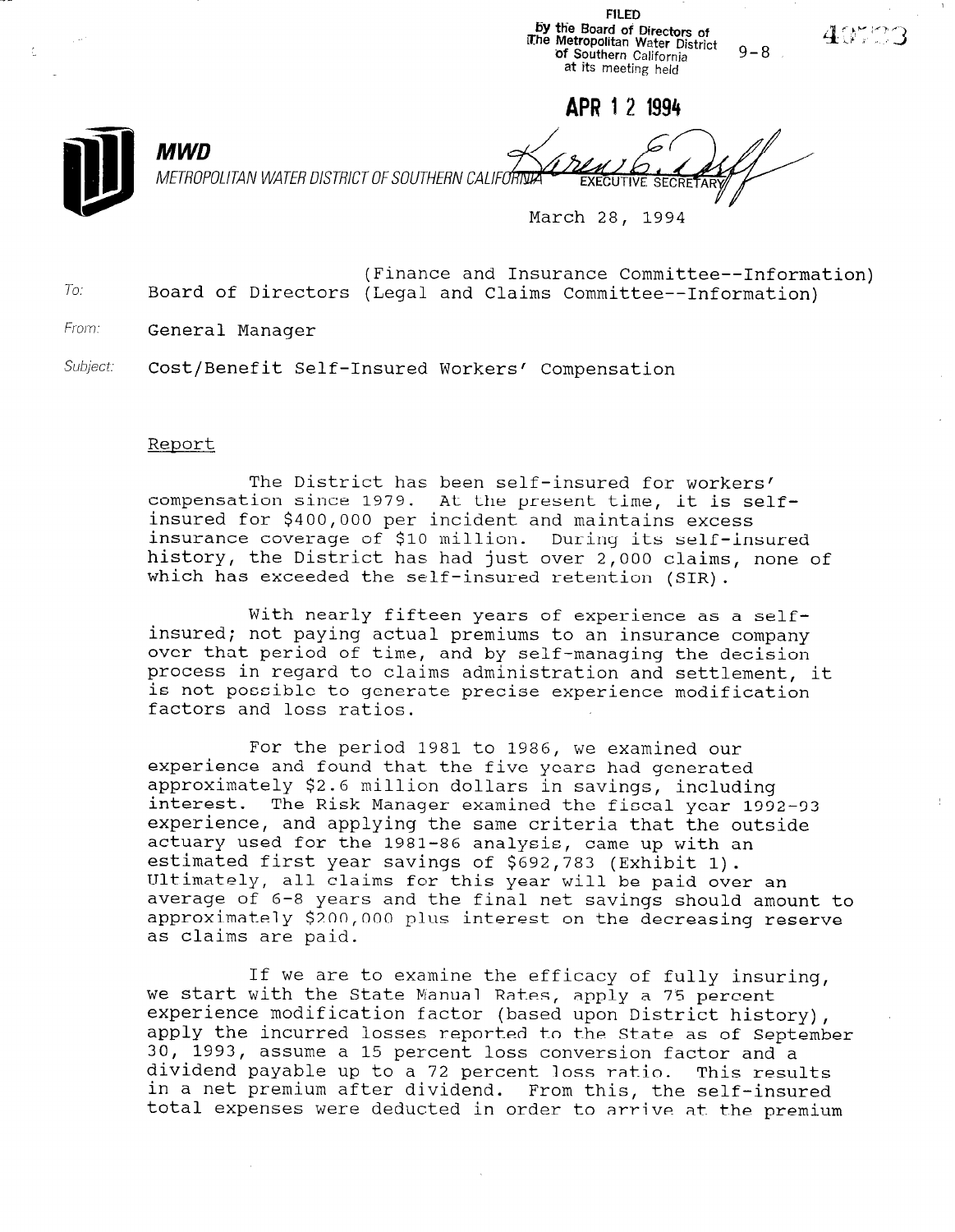Board of Directors -2- March 28, 1994

V.

savings. The amount owed on claims, but not due, was added and then an interest calculation was factored in,in order to arrive at an estimated savings as of September 30, 1993.

I am adding some definitions for the terms used in the previous paragraph in order to aid in understanding the exhibit.

State Manual Rates - dollar charge per \$100 of payroll, by workers' category.

Experience Modification Factor  $-$  method used to adjust premium for risk based upon past losses compared to the loss experience of the average risk (the report assumes the District is 25 percent better than average).

Incurred Losses - The dollar value of the total claim (will be paid out over years).

Loss Conversion Factor - Factor applied to losses to provide insurance company with funds to administer and investigate claims. 15 percent is typical.

Dividend - Return of a portion of the premium based upon favorable claims experience.

Loss Ratio - Dollar losses divided by the premium paid.

Recommendation

For information only.

ídřaska

LPG:lg Cost-Ben

Attachment